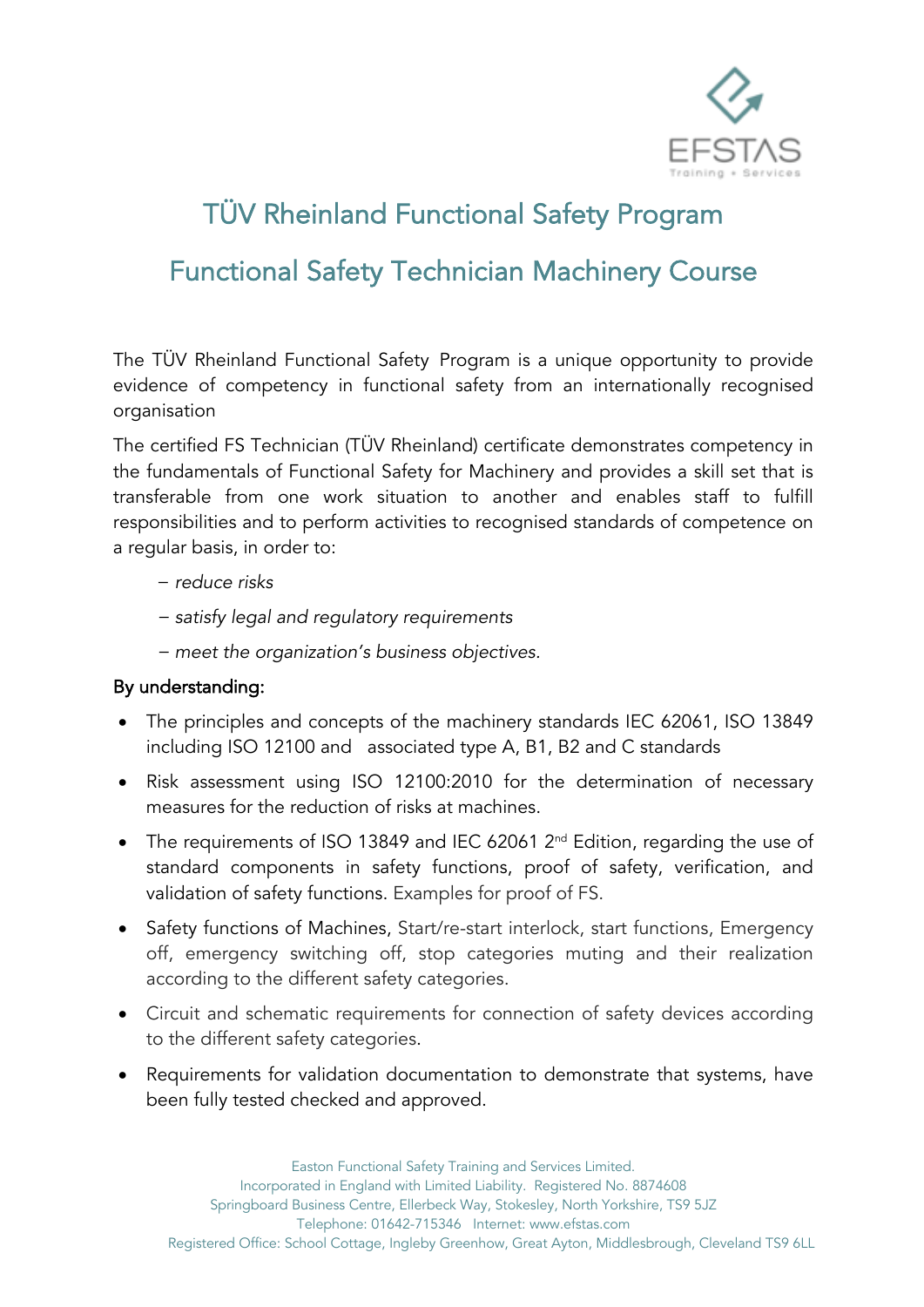

#### Course Objectives

Successful participants, who also have sufficient functional safety experience, will achieve the prestigious FS Technician (TÜV Rheinland) Functional safety of Machinery certification.

The course will provide Two days of classroom tuition and practical guidance, mixed with practical exercises based on real life examples. Day three consists of a 90 minute proficiency examination with 50 multiple-choice questions

The required pass rate is 70% across both exams

## Day 1 Agenda

Will introduce the machinery standards, the underpinning legislation and the concept of functional safety lifecycle and competency. The topics covered are:

- Legal Regulations, Standards, Categories and Definitions
- Overview of Standards
- Characteristics of a Safety Function
- Conformity Assessment
- PUWER Assessment
- ISO 12100 Risk Assessment and Risk Reduction
	- o Risk Assessment, Performance Level & SIL Determination
- Standards for Functional Safety of Machinery ISO 13849-1
	- o Design Considerations and Categories
	- o Safety Functions
	- o Validation Tools:
		- Basic Safety Principles
		- Well-tried principles
		- Well-tried components
		- § Fault Considerations and Exclusions
	- o Evaluation of achieved Performance Level
	- o Worked Examples ISO 13849
- Standards for Functional Safety of Machinery IEC 62061
	- o Design process of a Safety Related Control System
	- o Specification of the Safety Function (SF)
	- o Design of a Safety Related Control System
	- o Use of predesigned subsystems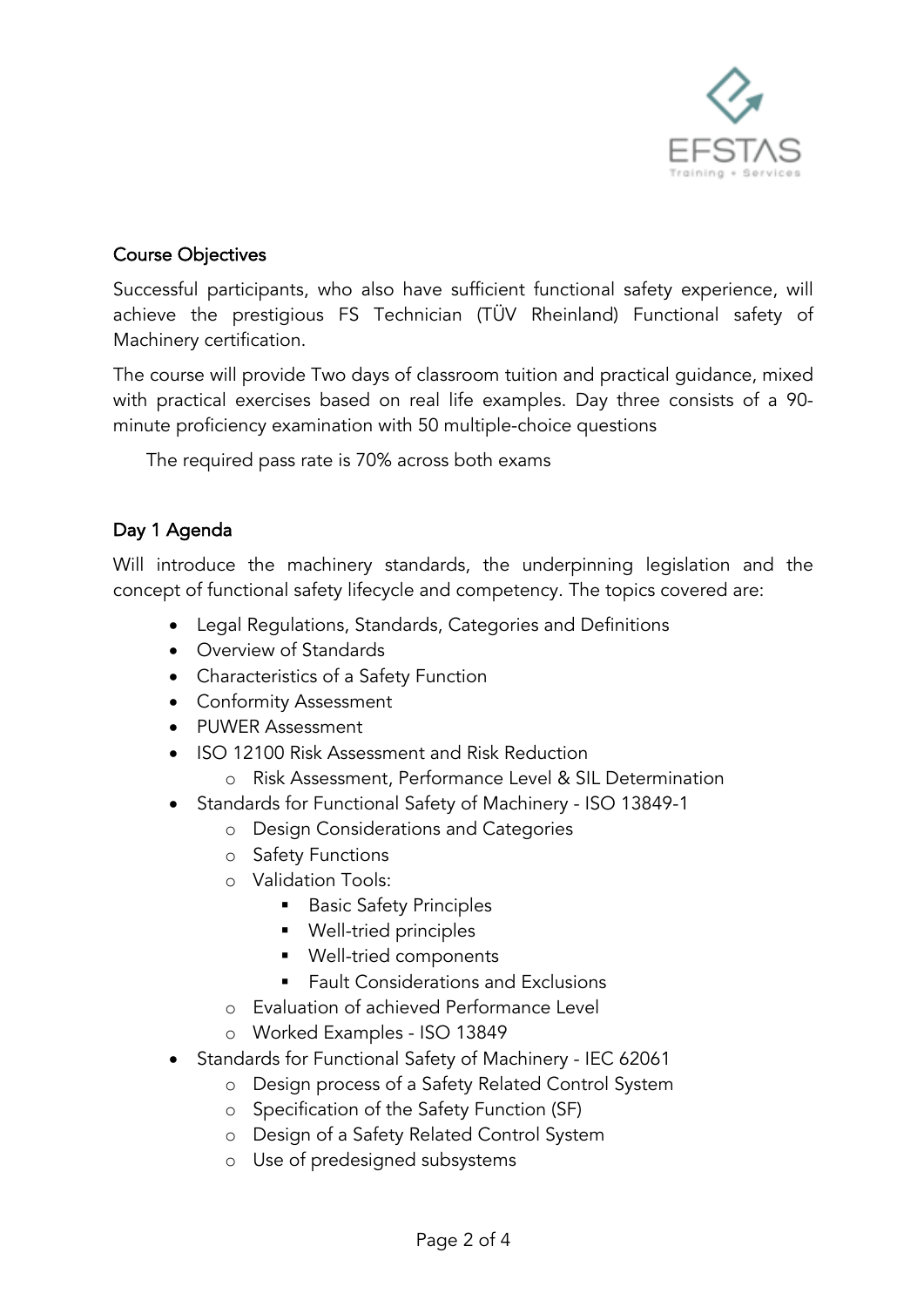

- o Basic Subsystem Architectures (A, B, C & D)
- o Software
- o Validation
- o Example of a structured design of a SCS
- o Worked Examples IEC 62061 Design Process

## Day 2 Agenda

Introduces a selection of the more commonly applied protective devices used on machines and the associated design requirements. The topics covered are:

- Protective Equipment for Machinery
- Safety Distances
- Separating Safety Equipment Guards
- Interlocking and Guard Locking Devices
- Position and Proximity Switches
- Installation and Application
- Pressure Sensitive Edges, Bars and Bumpers
- Two-hand and Enabling Control Devices
- Circuit Examples Interlocking Devices
- Electro Sensitive Protection Equipment
- Pressure Sensitive Mats and Floors
- Safety Related Functions
- Power Drive Systems
- Start and Restart
- Hold to Run Control
- Emergency Stop, Emergency Switching Off, Stop Categories
- Muting and Muting Override
- Circuit Design

## Day 3 Agenda

90 Minute - 50 multiple-choice question exam

The required pass rate is 70%